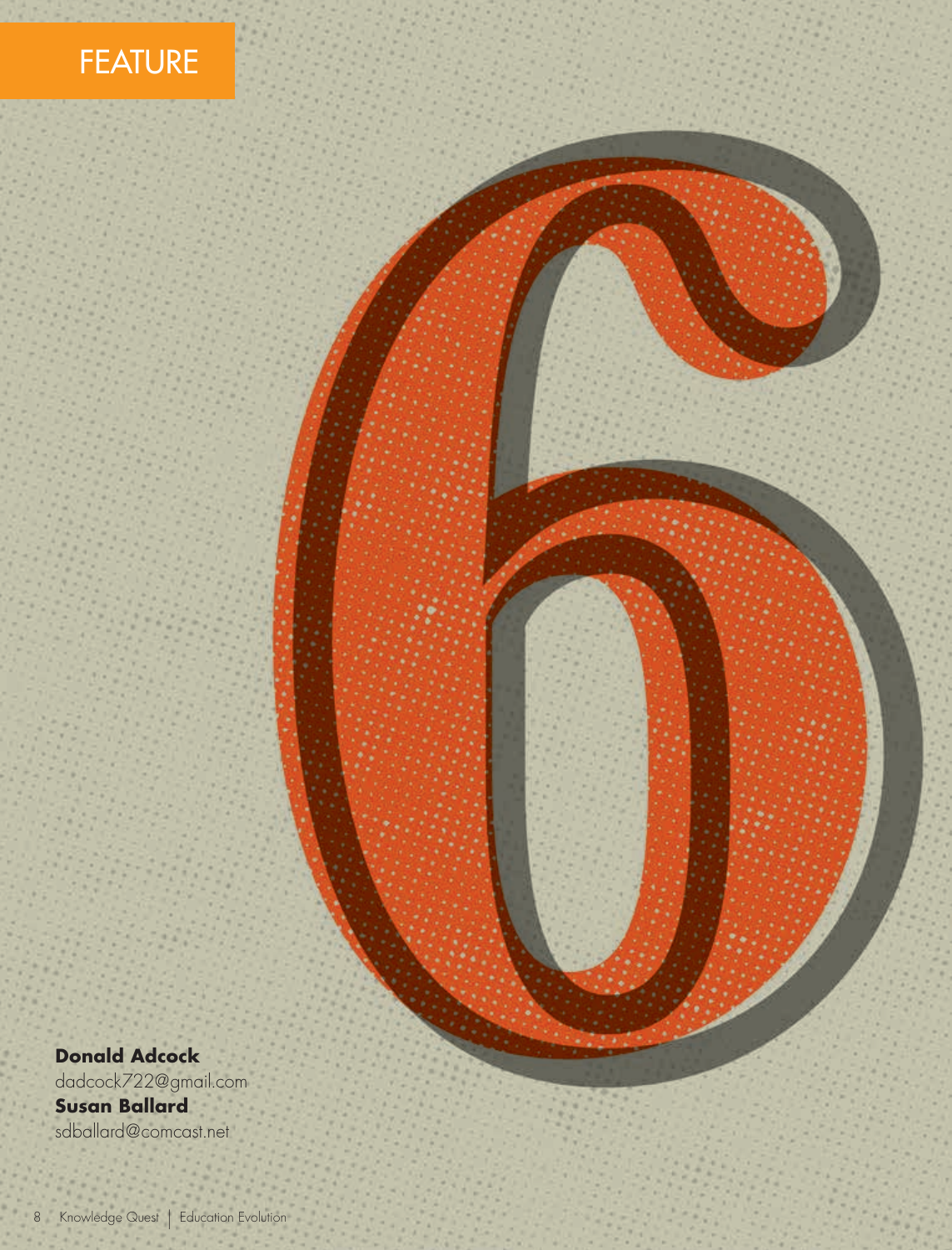# **STILL THE ONE**

**Reflections on Sixty-Five Years of Resilience and Relevance**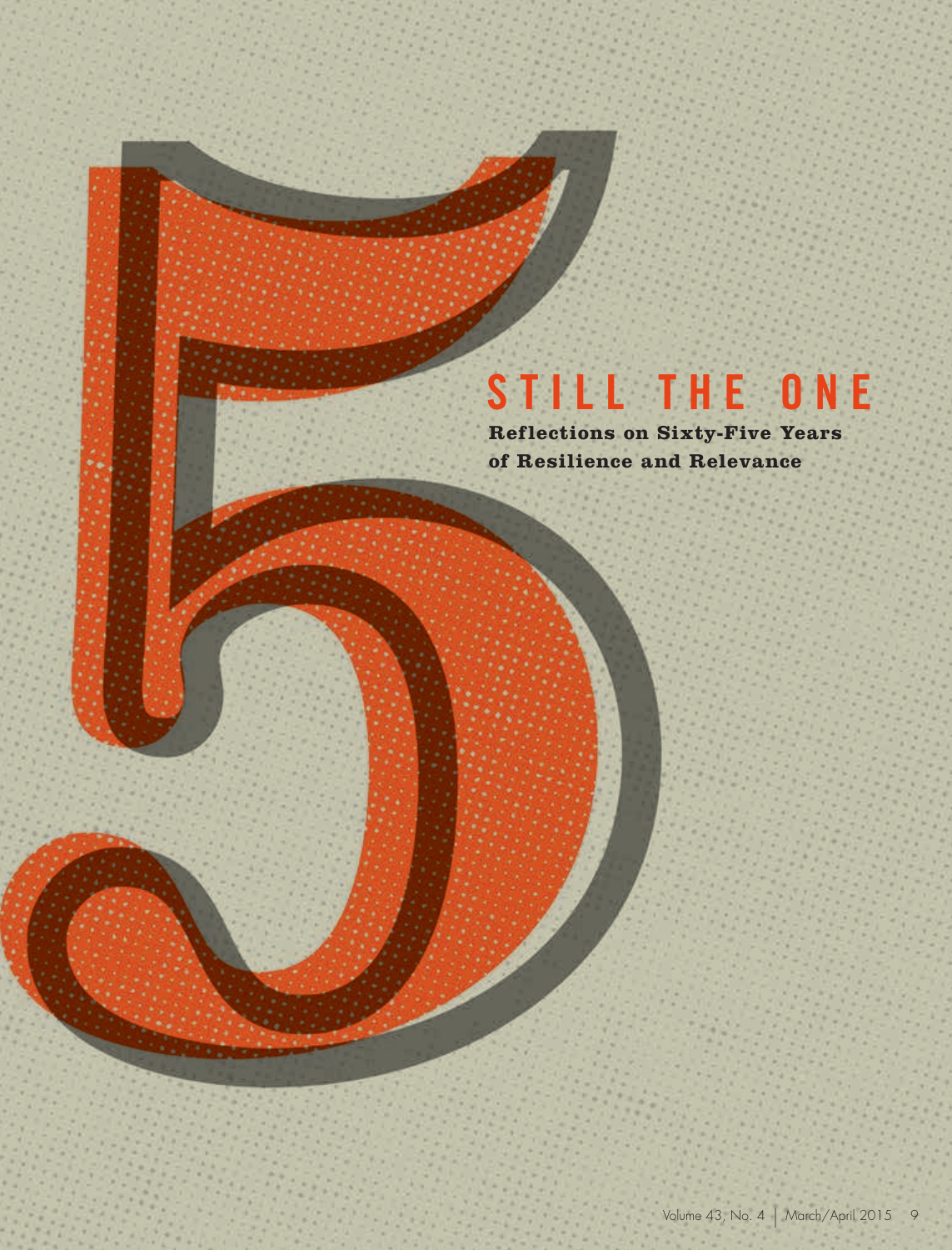2016 marks an important<br>milestone for AASL. Despite<br>the ever-changing and alwaysthe ever-changing and alwayschallenging economic, political, and societal landscape, for nearly sixty-five years our association has grown and prospered within the structure of the American Library Association (ALA) and remains "the only national professional membership organization focused on school librarians and the school library community" (AASL 2014c). A ASL is the standard bearer for our profession, and our star continues to rise.

# **Humble Beginnings**

When the American Association of School Librarians (A ASL) achieved division status in 1951, its primary source of income was membership dues and subscriptions to its journal. Its staff consisted of an executive secretary (now executive director) and one person in a clerical position. With these limited resources, the association was able to offer programming only at the ALA Annual Conference and had minimal resources to recruit new members. These comments from a survey of prospective members conducted by A ASL confirm how these constraints inhibited the growth of AASL:

"I don't know anything about you."

"I never had any kind of membership information sent to me." (Lawrence-Leiter and Co. 1984, 31)

With time and additional resources, A ASL has made much progress, and educators—especially school librarians—are aware of who we are and what we do.

# **Continuing Education: National Conference, Fall Forum**

When ALA divisions were given the opportunity to hold national conferences, AASL began to have the resources to provide programming other than at ALA Annual Conference and to begin a publishing program. AASL's first conference was held in Louisville, Kentucky, in 1980. Since AASL had no additional staff or new resources, much of the planning and organization of the conference was done by members. Registration was done on a desktop computer by the registration chairperson. Exhibitors were approached by the exhibits chairperson. The Jefferson County School System provided the audiovisual equipment needed for presentations. The number of attendees and exhibitors was small at this first conference, but it was considered a success because of the opportunities attendees had to share knowledge. The second conference was held in Houston, Texas, in 1982 and duplicated the 1980 major sessions with members again handling most of the tasks required to hold the conference. Not until the 1989 conference in Salt Lake City was AASL able to hire a professional company to handle registration and exhibits. The number of attendees and exhibitors has grown with each subsequent conference, providing AASL with the resources to eventually bring about the recognition of AASL as the national voice of school librarians. National conference has become the primary continuing education activity of the division. AASL will hold its 17th National Conference and Exhibition November 5–8, 2015, in Columbus, Ohio.

In 2004 AASL launched Fall Forum, a multi-day national

institute held during years between AASL National Conferences. The first AASL Fall Forum was held in Dallas, Texas. Each Fall Forum focuses on a single timely topic such as assessment or transliteracy.

AASL has also ventured into anytime, anywhere learning through the inception of eCOLLAB. This repository of AASL professional development and resources is intended for AASL members and subscribers to eCOLLAB. Many times, in the interest of the profession, free webinars are made available to the greater learning community.

#### **Standards and Guidelines**

A preliminary report of the Commission on Library Organization and Equipment of the National Education Association and the North Central Association of Colleges and Secondary Schools chaired by C. C. Certain, principal of Cass Technical High School in Detroit, Michigan, was published in 1917. The final report, *Standard Library Organization and Equipment for Secondary Schools of Different Sizes*, became the first school library standards and was published by ALA in 1920. In 1925 a joint committee of the National Education Association and American Library Association, chaired by C. C. Certain, coauthored *Elementary School Library Standards*, which established standards for elementary school libraries. The next set of standards for school libraries, *School Libraries for Today and Tomorrow*, was published in 1945 by ALA. In 1960 ALA published the third set of school library standards, *Standards for School Library Programs*. AASL prepared these standards in cooperation with the American Association for Colleges for Teacher Education. *Standards for School Media Programs* published in 1969 were the first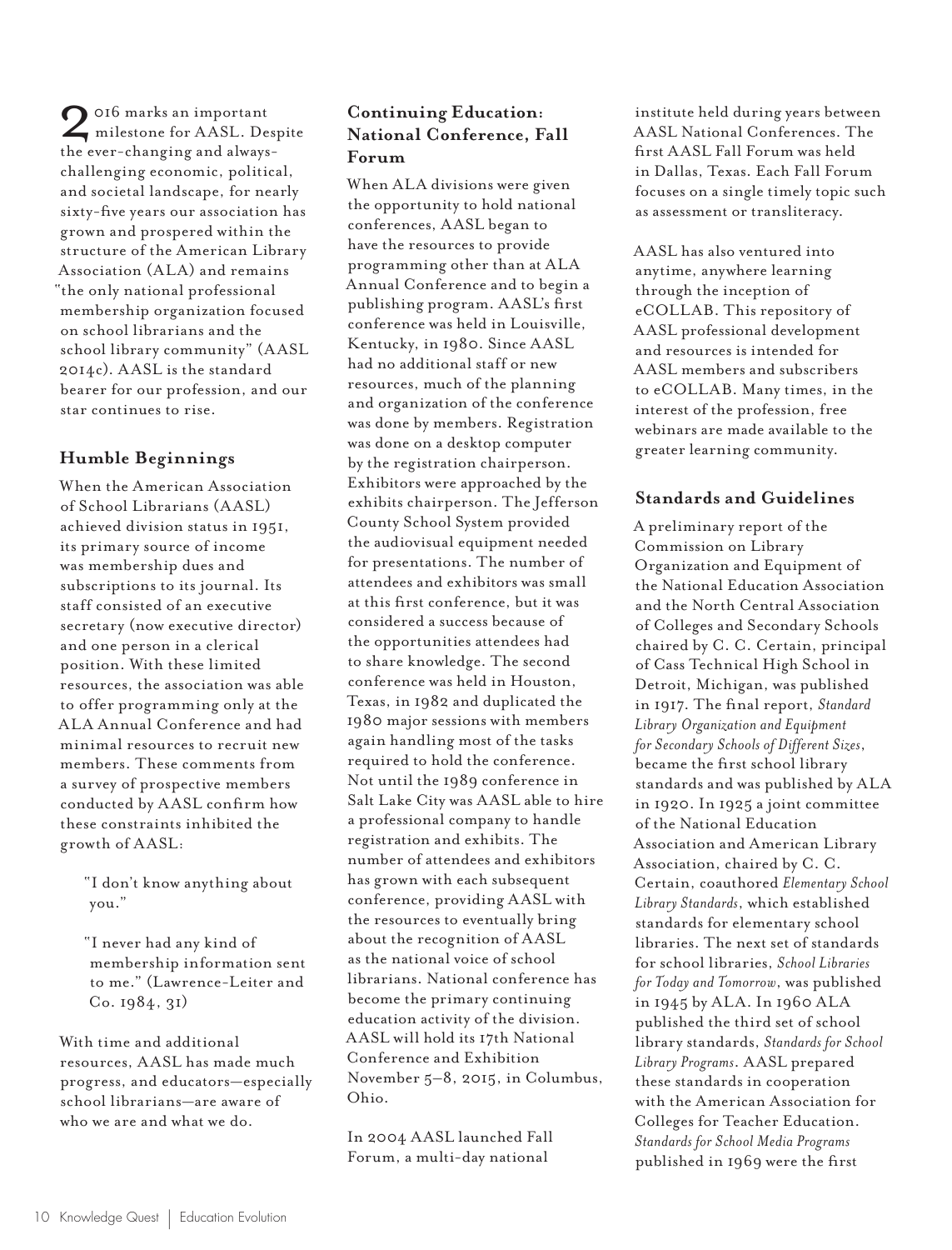# **2016 MARKS AN IMPORTANT MILESTONE FOR AASL.**

**Despite the everchanging and always-challenging economic, political, and societal landscape, for nearly sixty-five years our association has grown and prospered […]**



**1950**

standards jointly developed by AASL and the National Education Association Department of Audiovisual Instruction (DAVI), now the Association for Educational Communications and Technology (AECT). The 1979 standards, *Media Programs: District and School*, were jointly developed by AASL and AECT and published by ALA. In 1988 AASL and AECT jointly prepared *Information Power: Guidelines for School Library Media Programs*. In 1998 AASL and AECT again collaborated to develop *Information Power: Building Partnerships for Learning*, a new edition of the guidelines, published by ALA. In 2007 AASL prepared and published *Standards for the 21st-Century Learner*; these standards for learners were followed in 2009 by *Empowering Learners: Guidelines for School Library Programs* and *Standards for the 21st-Century Learner in Action.*

#### **Publications**

AASL publishes one print journal, *Knowledge Quest* (*KQ*); one electronic journal, *School Library Research*; and an electronic newsletter *AASL Hotlinks*. The *Knowledge Quest* editor works with a guest editor on developing the content of the magazine. The guest editor is selected by an advisory board consisting of members of the association. On the other hand, *School Library Research* has an editor appointed by the president and an advisory board consisting of members of the association. *Knowledge Quest*, published bimonthly September through June, is devoted to articles that address the integration of theory and practice in school librarianship and new developments in education. *School Library Research* <www.ala.org/aasl/ slr> is AASL's peer-reviewed research journal published online

and available free to educators world-wide. *School Library Research* promotes and emphasizes research on instructional theory, teaching methods, and critical issues relevant to school libraries. *AASL Hotlinks* is the monthly e-mail newsletter composed primarily of brief summaries with links to in-depth content and highlights of new products and services. *AASL Hotlinks* is sent to AASL members with valid e-mail addresses on file in the ALA member database. AASL also publishes pamphlets, brochures, small monographs, and resource guides designed to assist school librarians in establishing and operating school library programs.

Other "publications" include AASL's website <www.ala.org/aasl>, which is maintained by AASL staff; the *Knowledge Quest* website <http:// knowledgequest.aasl.org>, updated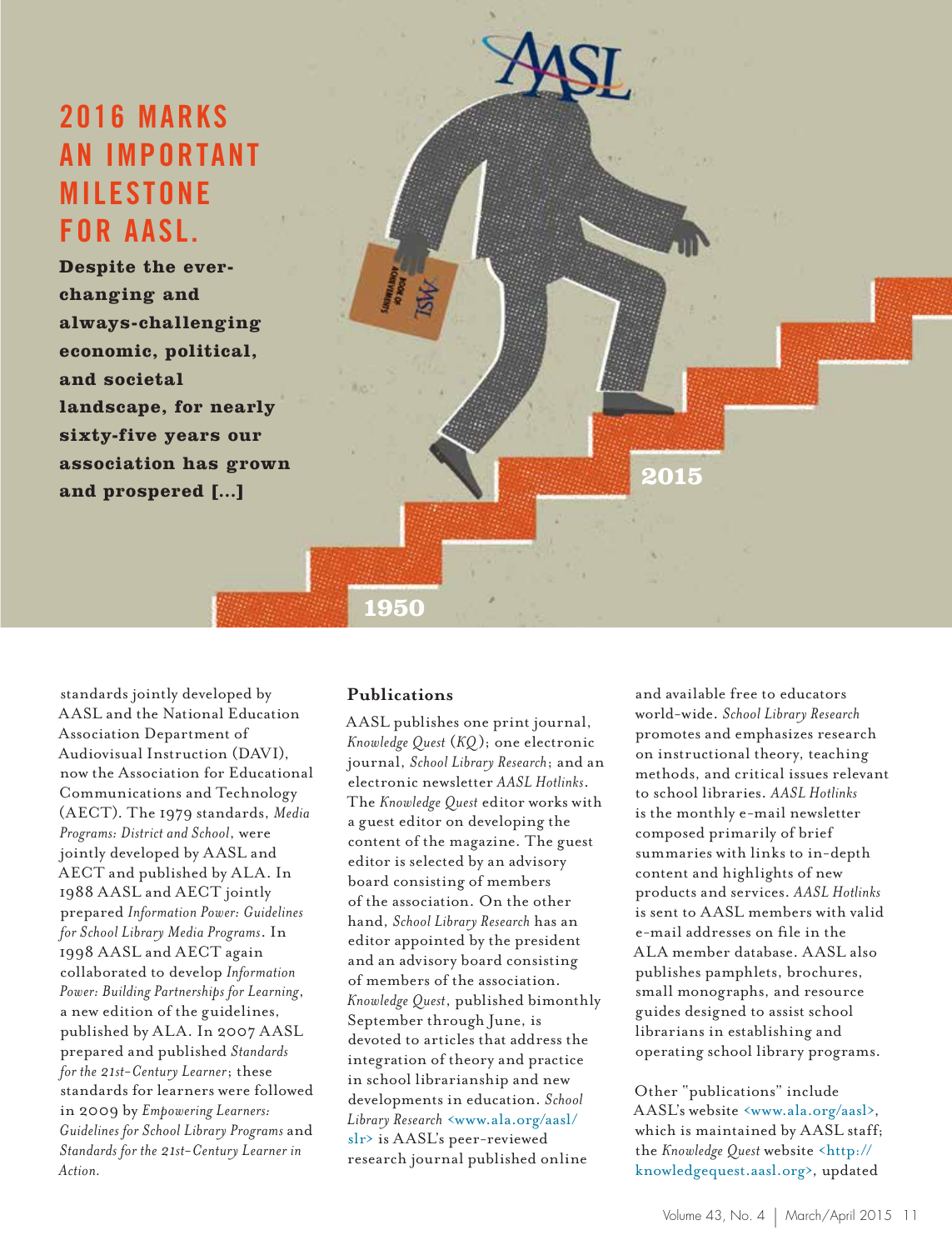under the auspices of an advisory board of AASL members; and the annual—and eagerly anticipated selection and publication by member committees of AASL's Best Websites for Teaching and Learning <www. ala.org/aasl/standards-guidelines/ best-websites> and Best Apps for Teaching and Learning <www.ala. org/aasl/standards-guidelines/ best-apps>, which are aligned to AASL's learning standards. The Essential Links wiki <http:// aasl.ala.org/essentiallinks/index. php?title=Main\_Page> is a working bibliography of resources for school librarians. (Member contributions to the wiki are welcome!)

#### **Awards**

AASL's oldest award, the National School Library Program of the Year, began in 1962. The purpose of the award was to recognize the progress being made by an elementary school library program toward meeting the 1960 *Standards for School Library Programs*. The award was funded by Encyclopaedia Britannica. An AASL advisory committee selected ten finalists from the eighty-four applications and sent information about the finalists to Britannica to select the award recipient, Anne Arundel County. The school district was awarded \$2,500 and a commemorative plaque. Britannica was so pleased with the response that the company wished to continue to sponsor a grant for 1964 (Gaver 1963, 2). Over the years, when new national guidelines were adopted, the applications changed to align with the contemporary description of an exemplary school library program, and all school buildings and systems were eligible to apply for the award. The partnership between AASL and Britannica continued until 1996. In 1996 Follett Library Resources became the sponsor of the award. Winners of the award

now receive a crystal obelisk and \$10,000.

Over the years the AASL awards program has added ten more awards and grants that recognize excellence in school librarianship; currently, more than \$50,000 in awards and grants are given each year.

# **Certification of School Librarians**

Certification standards for school librarians rest with certification boards in each state. However, one organization influences the content of these standards: the National Council for the Accreditation of Teacher Education (NCATE), which, with the Teacher Education Accreditation Council (TEAC), has evolved into the Council for the Accreditation of Educator Preparation (CAEP).

Many school librarians are prepared in colleges and universities in programs that are not eligible to be

accredited by ALA. In 1988 ALA joined NCATE and gave AASL responsibility for the development of guidelines. Joining NCATE gave ALA/AASL the opportunity to identify entry-level competencies for school librarians and to evaluate the programs preparing school librarians. An AASL committee developed a framework of competencies for school librarians based on the 1988 and 1998 AASL national guidelines for school library programs. A task force used the framework to develop the NCATE program standards for preparation of school librarians. These standards were reviewed by the AASL Board, Affiliate Assembly, and AASL membership before they were submitted to the NCATE Specialty Area Board for approval. Only institutions offering a Master's degree are recognized by ALA/ AASL (AASL 2003, 4).

AASL held training sessions for school librarians interested in reviewing portfolios submitted to NCATE as part of the accreditation

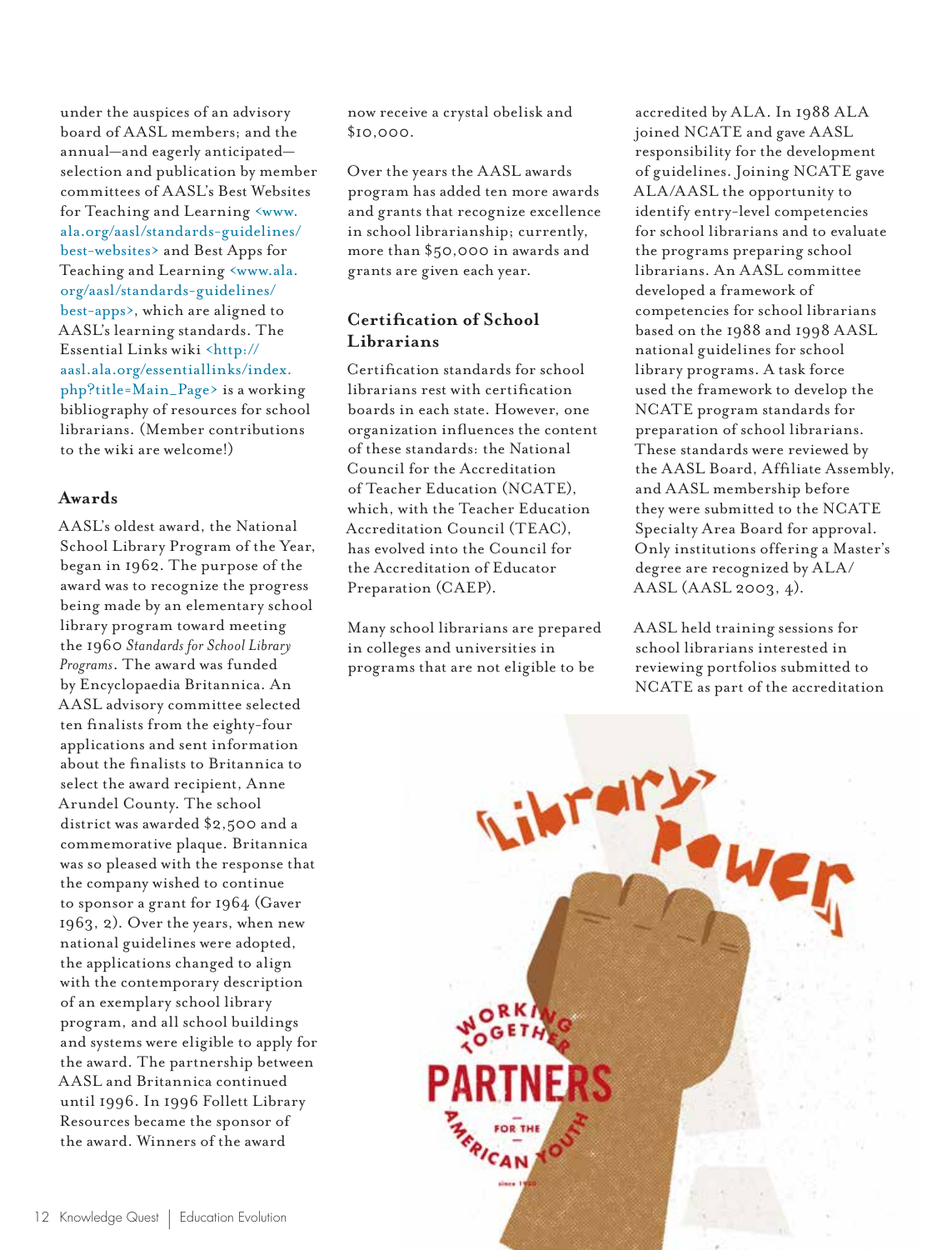process. AASL also conducted orientation sessions for faculties preparing portfolios as a part of the accreditation process. Recently, NCATE and its counterpart, TEAC, merged to form CAEP, the new, sole specialized accreditor for educator preparation. AASL, through the ALA Office of Accreditation, will continue to provide opportunities for training related to program application and review and will also continue to develop frameworks and competencies for accreditation.

# **National Board for Professional Teaching Standards**

The National Board for Professional Teaching Standards (NBPTS) was established in 1987 as an independent nonprofit, nonpartisan, nongovernmental organization. The organization is governed by a board that is composed of working classroom teachers. The board receives its funding through grants from private foundations and federal funds. In 1997 the NBPTS asked AASL to submit the names of school librarians, school library educators, and library supervisors for consideration as part of a group to be selected to write the certification standards for school librarians. The majority of those selected were working school librarians from urban, suburban, and rural communities in all parts of the country. The first draft of the standards was available for public comment at AASL's National Conference in Birmingham, Alabama, in 1999 (Coatney 1999).

#### **Partners**

AASL benefits from a variety of organizations and vendors who have funded awards and grants that recognize school librarians' contributions to the profession. There have also been organizations that have made contributions to fund projects that do not recognize individual achievements but are designed to benefit school library programs and the profession. Two examples are the Dewitt Wallace– Reader's Digest Foundation and the Dollar General School Library Relief Fund.

# *DeWitt Wallace—Reader's Digest Library Power Program*

From 1988 through 1998 the DeWitt Wallace–Reader's Digest Fund provided major funding, through a grant to ALA for AASL to coordinate the National Library Power Program. Ann Carlson Weeks served as the national coordinator of the project from its beginning until she left AASL in 1996. Donald Adcock was named to fill that position until the conclusion of the project. This \$41 million initiative provided nineteen communities with threeyear grants to improve school library programs. Funding to the local communities was made to local education funds rather than directly to the schools. AASL coordinated the national program, providing administrative and technical assistance to the Library Power sites and collaborated with the Public Education Network (PEN), which provided technical assistance to the local education funds. The initiative was based on *Information Power: Guidelines for School Library Programs*. The initiative's purpose was to "create a national vision and new expectations for public elementary and middle school library programs and to encourage new and innovative uses of the library's physical and human resources" (National Library Power Program 1994). Library Power provided funds for professional development

for teachers, administrators, and school librarians; to renovate school libraries; to match local funds for library books and other library resources; and to hire project staff. To participate in the program, the local school agreed to provide a full-time certified school librarian, keep the library open throughout the school day with schedules that provided for open access to the library, support release time for staff to attend Library Power professional development activities, and cover labor costs for renovation and remodeling of school libraries. In 2001 AASL and PEN collaborated with ALA to publish *The Information-Powered School*. Each chapter of the publication deals with a specific aspect of Library Power and was written by a member of one of the Library Power sites (Adcock  $2009, 6-7)$ .

### *Dollar General School Library Relief Fund*

Dollar General in collaboration with ALA, AASL, and the National Education Association (NEA) sponsors Beyond Words, a school library disaster fund for public schools in the states where Dollar General has stores. The disaster fund provides money to public school libraries that have had substantial damage due to a natural disaster such as a tornado, flood, hurricane, or fire. The grant provides funding to replace books, media, and equipment in the school library. In addition to an initial grant of \$10,000 to \$20,000, an additional grant of up to \$50,000 is available as a catastrophic grant if the school library has a 90 percent or greater loss. It is expected that a certified school librarian at the school, district, or regional level will be involved in the selection of the material or equipment to be purchased (AASL 2014a).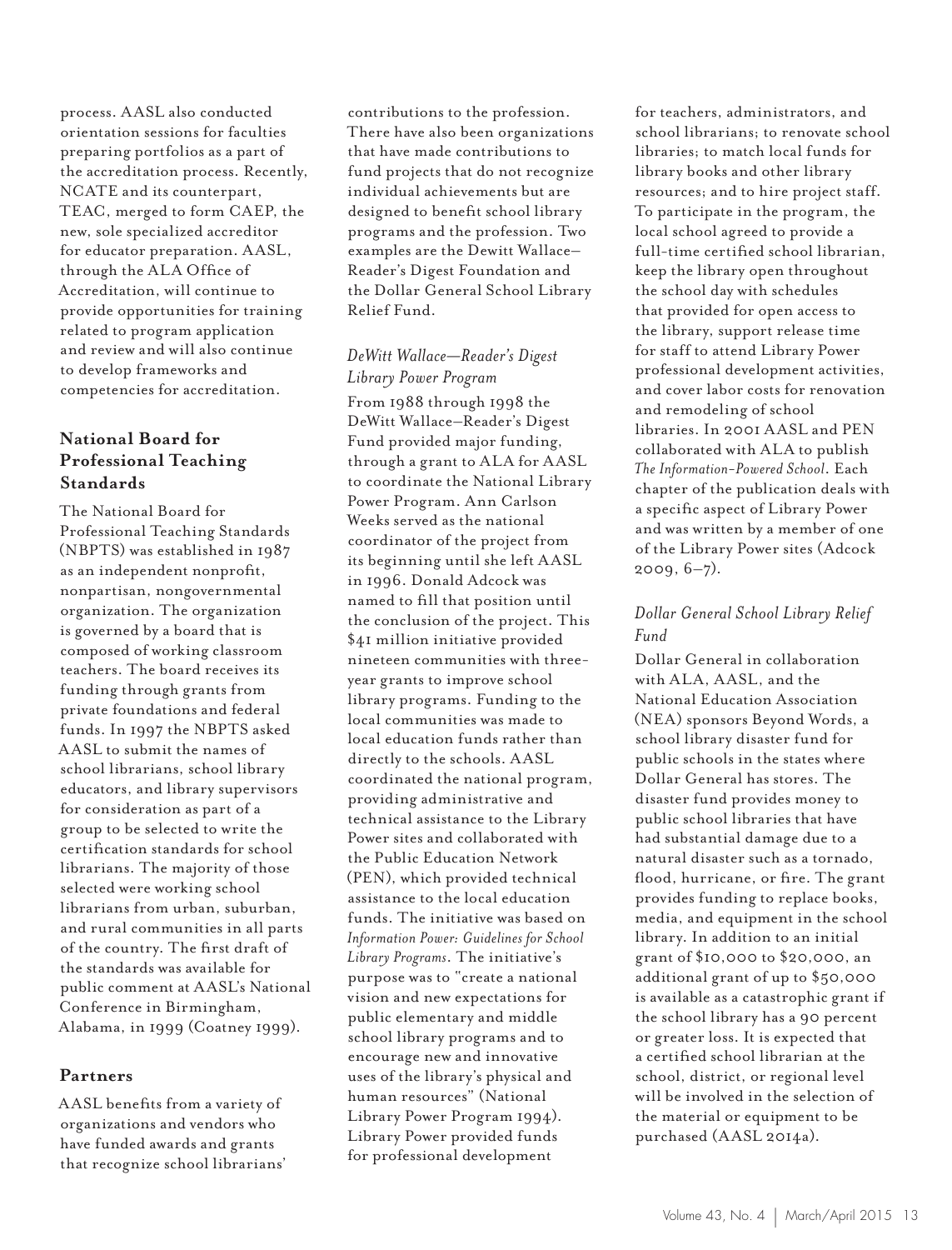#### **Affiliate Assembly**

The Affiliate Assembly is a more formalized version of the old State Assembly, which had its roots in the AASL Council. The council originated with a practice Ruth Ersted began during her presidency in 1947, a practice that was continued by Frances Henne in 1948–1949. To establish a forum to communicate with state school library leaders and get feedback from them, Ersted and Henne invited state leaders to attend AASL Executive Board meetings (Koch 1976). In 1977 at the ALA Annual Conference in Detroit, the AASL Board of Directors in collaboration with representatives of the state associations formalized a structure and the role for the Affiliate Assembly. The assembly is composed of two representatives from state or regional school library associations affiliated with AASL. The Affiliate Assembly was established to provide a mechanism for the affiliates to communicate the concerns of their members to the AASL Board of Directors and to report the actions of AASL to their members. To be eligible for affiliation, the president of an organization must be a member of AASL, and twentyfive members or 10 percent of the association members, whichever is smaller, must also be members of AASL (AASL 2014b).

The assembly meets at ALA Annual Conference to conduct business and at the ALA Midwinter Meeting to hold a caucus for the leaders of the affiliates to discuss mutual problems or attend training sessions to improve the leadership skills of the affiliate representatives. Originally, the assembly had an executive committee that met at the ALA Midwinter Meeting and Annual Conference and consisted of its officers and the

regional directors-elect (Adcock 2009, 20). However, a recent restructuring of AASL eliminated the positions of directors-elect; the Affiliate Assembly also required restructuring, and the former executive committee is now embodied in the Affiliate Assembly Coordinating Team, which consists of elected officers and a representative elected by each of the nine regions of AASL.

# **Community and Communications**

The AASL community is diverse and connected through a variety of means. In addition to the representative Affiliate Assembly, a governance aspect exists; members elect four officers (president, president-elect, past-president, and treasurer) and a board of directors, which includes nine regional directors, two at-large directors, and three directors who represent the three sections of AASL: the Independent Schools Section, the Educators of School Librarians Section, and the Supervisors Section. In recent years, AASL has added two special interest groups representing students and retirees.

AASL welcomes the active participation of all its members, including vendor and publisher members, through a variety of committees, task forces, editorial boards, and working groups, and provides opportunities for all of these groups to connect and work both face-toface at the ALA Midwinter Meeting and the ALA Annual Conference, as well as virtually through ALA Connect. Connect is an online virtual collaborative workspace. AASL also provides access to all members who choose to subscribe to AASL Forum, the association's electronic discussion list. Sections also

have active discussion lists for their members. Information on association activity, events, and areas of interest is also communicated via AASL's Facebook page, Twitter feed, and LinkedIn presence.

#### **Research**

Throughout the years AASL has recognized the need to provide evidence of the value of school librarians and school library programs, and has endeavored to provide resources in this area. In addition to maintaining an active Research and Statistics Committee, the association has curated a number of items of interest at <www. ala.org/aasl/research>. A recent undertaking is AASL's involvement in causal research through the Institute of Museum and Library Services grant for Causality: School Libraries and Student Success (CLASS) National Research Forum. As a result of this endeavor a white paper has been published and follow-up activities are under way.

# **Advocacy, Legislation, and Influence**

AASL is definitely "still the one" when it comes to advocacy, legislation, and influence. While others may stand on the sidelines and offer advice, it is AASL—with the assistance of the ALA Office for Library Advocacy, ALA Washington Office, and the support of various sponsors—that ensures that the positive effects of school library programs on student achievement are known beyond the school library profession. These advocacy efforts have the fortunate secondary effect of elevating the status of the school library profession. Through the efforts of the Advocacy and Legislation Committees, a variety of resources provide assistance to practitioners—resources such as brochures, infographics, and